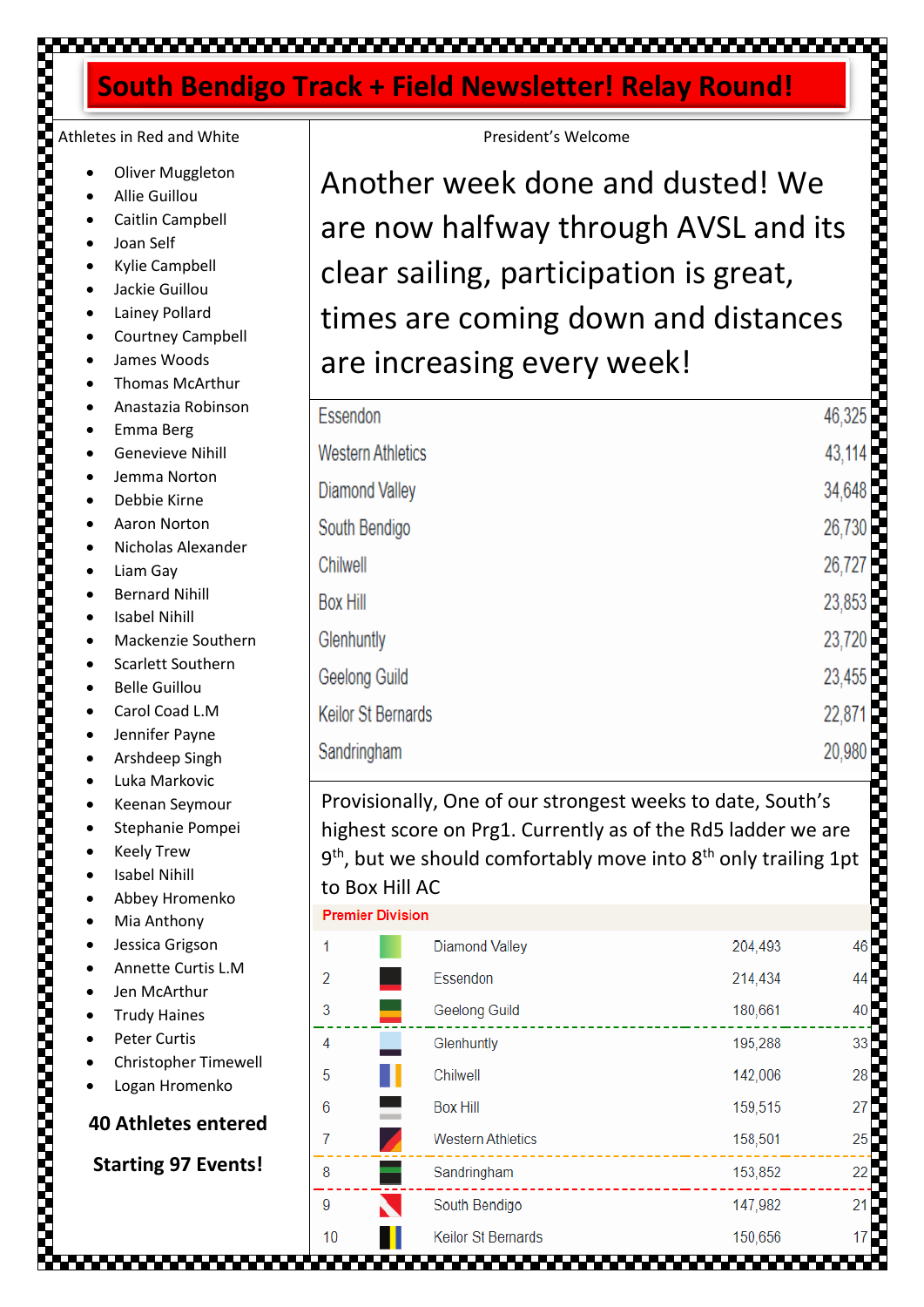## **Officials from SBAC**

**Peter Barrett L.M**

**William Trew L.M**

**Peter Hayes**

**Pam Farnell**

**It would be great if we could have many hands-on deck this coming week to help out! South Bendigo is the duty club and will require helpers in the canteen and around the ground, particularly at jumps.**

**If you have helped out, make sure you seek me out so I can add your name to this list!**

# Uniforms!

Finally, our cool new social uniforms turned up!

,,,,,,,,,,,,,,,,,,,,,,,,,,,,,

Second wave of orders and Name embroidery have been ordered, Possibly available this coming weekend!



Also available are new singlets. For sizes see Maria Bryce!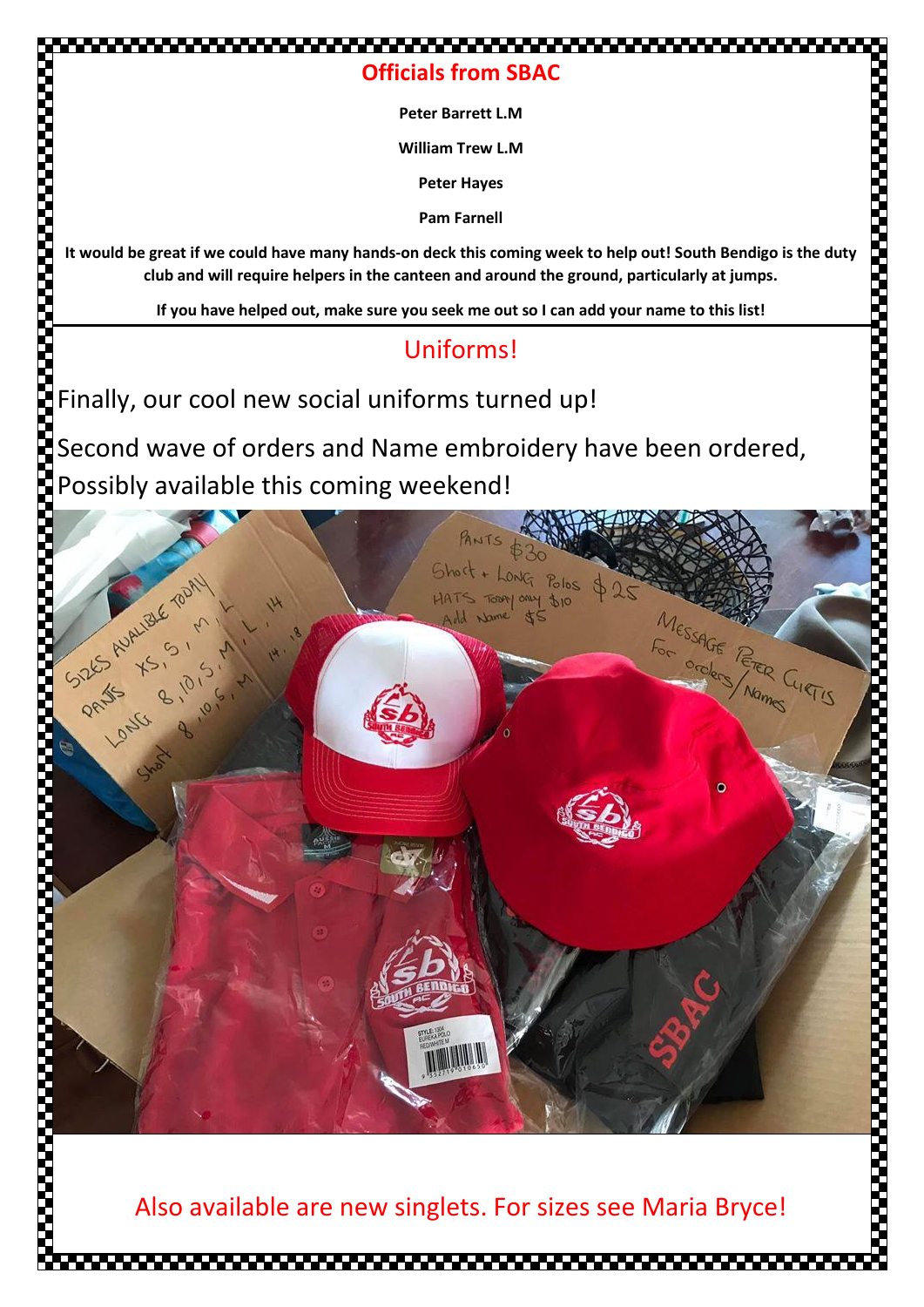No AVSL this week!

Instead athletes are given the challenge of competing in the Non-Shield Rd3 Pentathlon,

Check out your handbook for the details!

Additional events are offered

4x800m Relay Championships are also be held. SBAC will be entering as many teams as possible!

What's on This Week?

- On Tuesday starting 7o'clock sharp is the Jack Davey 5000m Championship and 3000m community run at LUBAC.
- Racewalking's final walk of the year at LUBAC on Wednesday 6.15pm

**Property** 

2020 Victorian Country Championships!

,,,,,,,,,,,,,,,,

With the VCC quickly approaching, Australia Day long weekend, we recommend everyone who plans on entering to start looking into accommodation as it is a very busy time for 100m- James Woods, 11.84, 417pts 1500m- Logan Tickell, 4.39.74, 4.39.74, 4.39.74, 4.39.74, 4.39.74, 4.39.74, 4 travellers!

This years Champs will see Bendigo's only Division 1 team travel down the freeway into Geelong! Hopefully we will be able to take another strong squad down and reclaim the trophies most recently held by South in 2017!

The Draft Program has been released and entries are now open!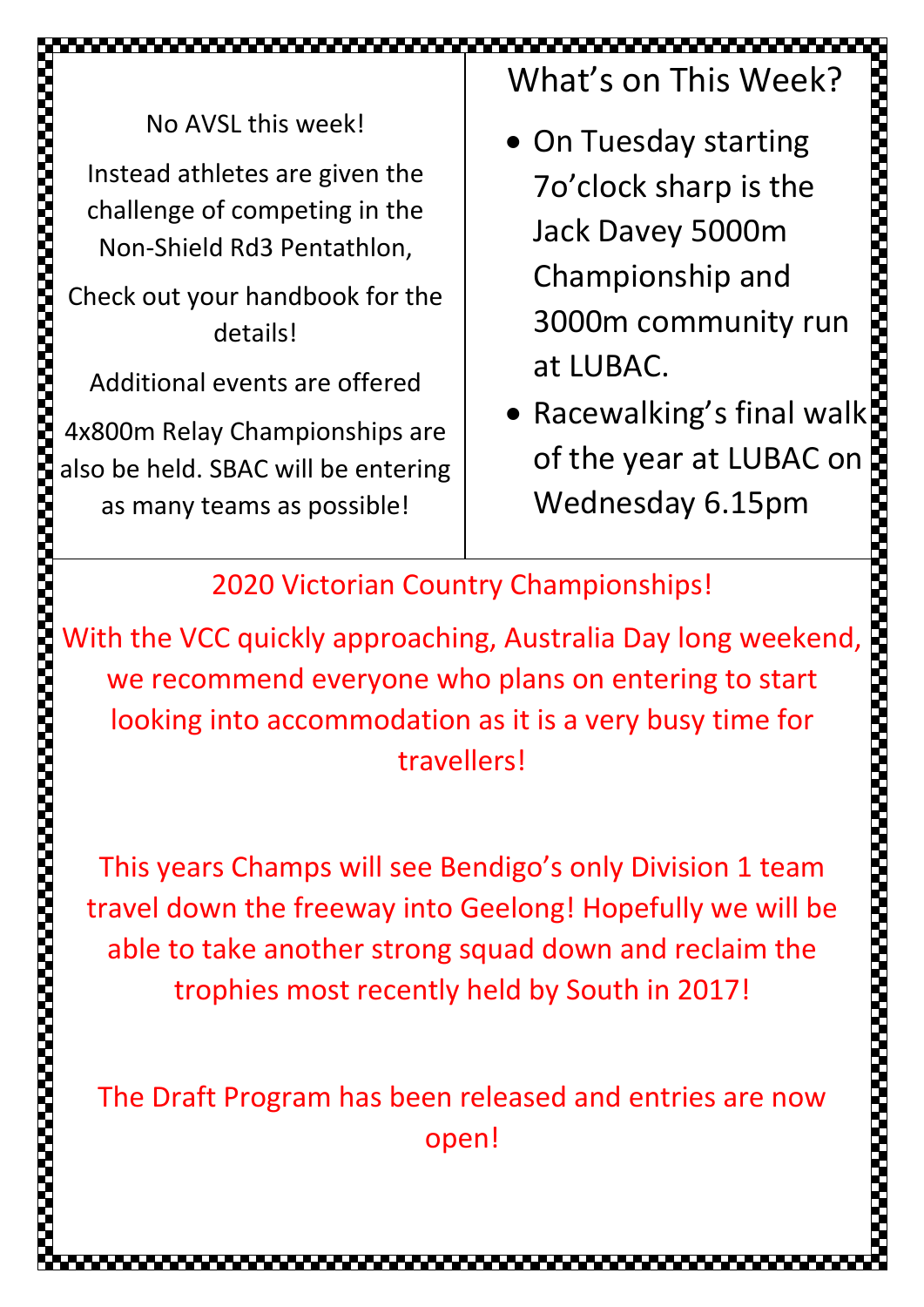### Go Girls!

,,,,,,,,,,,,,,,,,,,,,

| SBAC's 2 strongest divisions are currently leading the state! The below ladders are Rounds 1-5, but both<br>ages increased their respective leads in Round 6!! |            |                           |        |  |
|----------------------------------------------------------------------------------------------------------------------------------------------------------------|------------|---------------------------|--------|--|
|                                                                                                                                                                |            | <b>Women Under 14</b>     |        |  |
|                                                                                                                                                                |            |                           |        |  |
|                                                                                                                                                                | <b>SBE</b> | South Bendigo             | 37,111 |  |
|                                                                                                                                                                | <b>DIV</b> | <b>Diamond Valley</b>     | 30,067 |  |
|                                                                                                                                                                | <b>SAN</b> | Sandringham               | 21,787 |  |
|                                                                                                                                                                | <b>DAC</b> | Doncaster                 | 14,894 |  |
|                                                                                                                                                                | <b>WYN</b> | Wyndham                   | 13,581 |  |
|                                                                                                                                                                | GLG        | <b>Geelong Guild</b>      | 13,576 |  |
|                                                                                                                                                                |            | <b>Women Under 14</b>     |        |  |
|                                                                                                                                                                |            |                           |        |  |
|                                                                                                                                                                | <b>SBE</b> | South Bendigo             | 6,065  |  |
|                                                                                                                                                                | <b>DIV</b> | <b>Diamond Valley</b>     | 4,643  |  |
|                                                                                                                                                                |            |                           |        |  |
|                                                                                                                                                                | <b>WYN</b> | Wyndham                   | 4,408  |  |
|                                                                                                                                                                | <b>SAN</b> | Sandringham               | 3,531  |  |
|                                                                                                                                                                | <b>CHI</b> | Chilwell                  | 3,026  |  |
|                                                                                                                                                                |            | <b>Women 40+</b>          |        |  |
|                                                                                                                                                                |            |                           |        |  |
|                                                                                                                                                                | <b>SBE</b> | South Bendigo             | 30,719 |  |
|                                                                                                                                                                | <b>CHI</b> | Chilwell                  | 27,423 |  |
|                                                                                                                                                                | <b>RWD</b> | Ringwood                  | 18,116 |  |
|                                                                                                                                                                | <b>WES</b> | <b>Western Athletics</b>  | 17,160 |  |
|                                                                                                                                                                | <b>DIV</b> | <b>Diamond Valley</b>     | 16,228 |  |
|                                                                                                                                                                | <b>KSB</b> | Keilor St Bernards        | 16,081 |  |
|                                                                                                                                                                |            |                           |        |  |
|                                                                                                                                                                |            | Women 40+                 |        |  |
|                                                                                                                                                                |            |                           |        |  |
|                                                                                                                                                                | <b>SBE</b> | South Bendigo             | 6,596  |  |
|                                                                                                                                                                | <b>CHI</b> | Chilwell                  | 5,198  |  |
|                                                                                                                                                                | <b>DIV</b> | <b>Diamond Valley</b>     | 4,133  |  |
|                                                                                                                                                                | ESS        | Essendon                  | 3,545  |  |
|                                                                                                                                                                | <b>MPA</b> | Mornington                | 3,209  |  |
|                                                                                                                                                                | <b>KSB</b> | <b>Keilor St Bernards</b> | 2,914  |  |